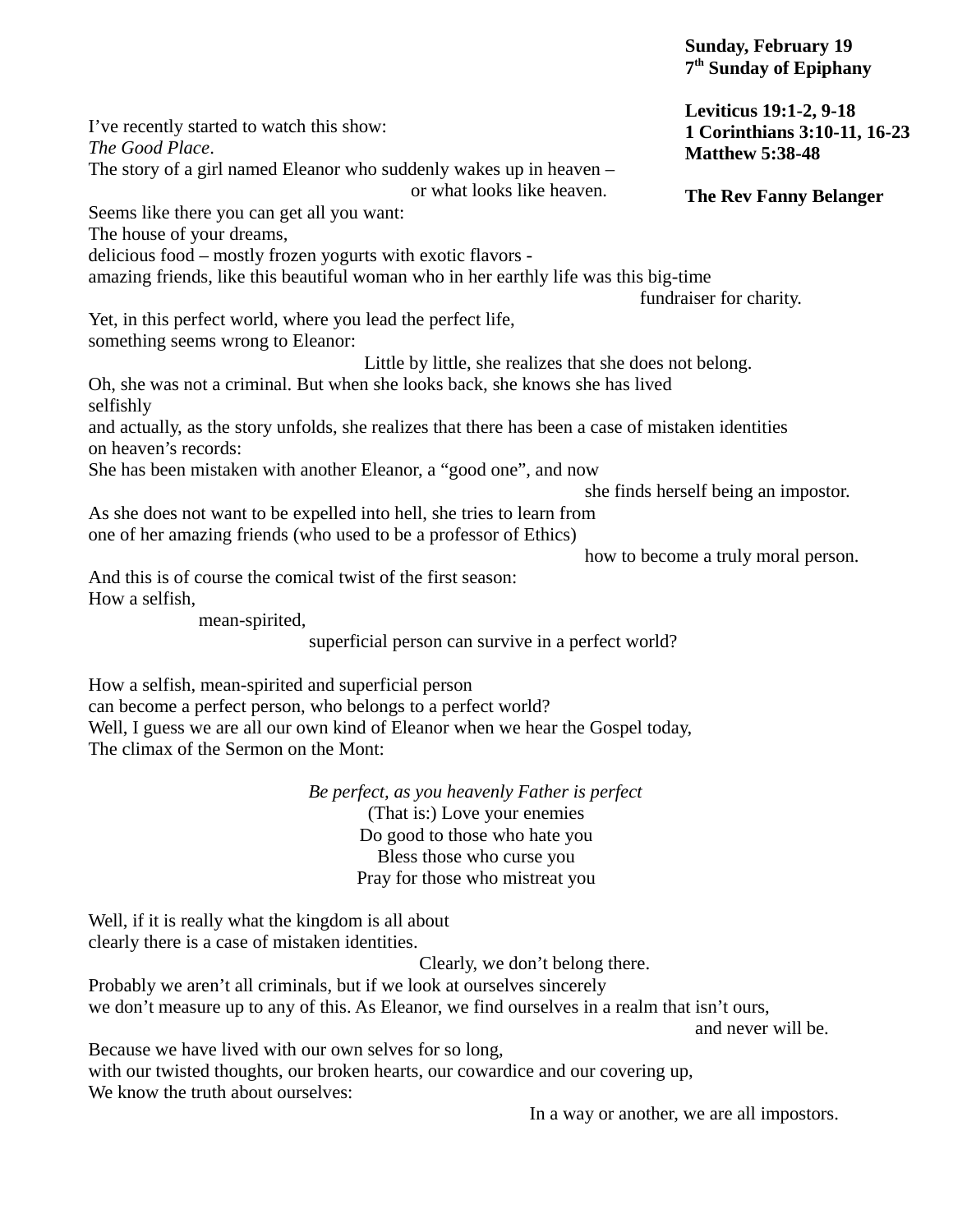I don't know if you have noticed in the Gospel, how often it is mentioned that Jesus knew all the thoughts of the people who were listening to him. *Jesus knew their thoughts.*

I don't think it has something to do with extrasensory perception – like, because he was God - But for sure, Jesus knew very well what people are made of.

And if he knew what we are made of, well, he probably knew just that too:

That in a way or another, no one of us measure up

to any of this. And so I was wondering: Knowing that,

why would he ask of us such a thing:

To not turn our back on the bullies, when it's already hard for us to be open to friends? To love our enemies, when it's already hard for us to tolerate our own family? Is Jesus trying to humiliate us, to tell us

what an impostor all along

we have been?

That there is nothing we can do to truly belong to the Kingdom of God? But he knew we know it only too well.

This is the story of poor Eleanor whom, living with her perfect friends, learn as much as she can in Ethics only to realize she cannot do one single good action without afterthoughts

(would it be only the afterthought of, at last, becoming as good as her friends). And actually, trying so desperately to be good, this is when the truth hits her: She is in hell, actually. Because she will never manage.

And it turns out all her good friends who seem so perfect are doomed as well. The professor of Ethics is so boring, unable to make any decision without weighing them all

he is damned for leading such a fruitless life.

The charity fundraiser is so self centered, unable to reach her own goals without counting them all

she is damned for leading such a calculated life.

Well, weighing and calculating, we are all under the talion law:

*An eye for an eye, a tooth for a tooth.*

The talion law is not a law of the vengeance, as we often assume, the Leviticus reminds us today that nothing justifies vengeance.

The talion law is a law of retribution

– a law that was made so anyone gets exactly what they deserve.

You take an eye, you have to give back an eye (generally you give the money for it)

(this is still how our justice works)

You do wrong, well, you pay for it – you do the math and this is fair all right but it's also a life of calculation.

As Jesus puts it: Yo*u won't be able to get out until you have paid the last penny…*

This is not a life of mercy and generosity. This is the best we can do, and still this is not the life of the Kingdom of God.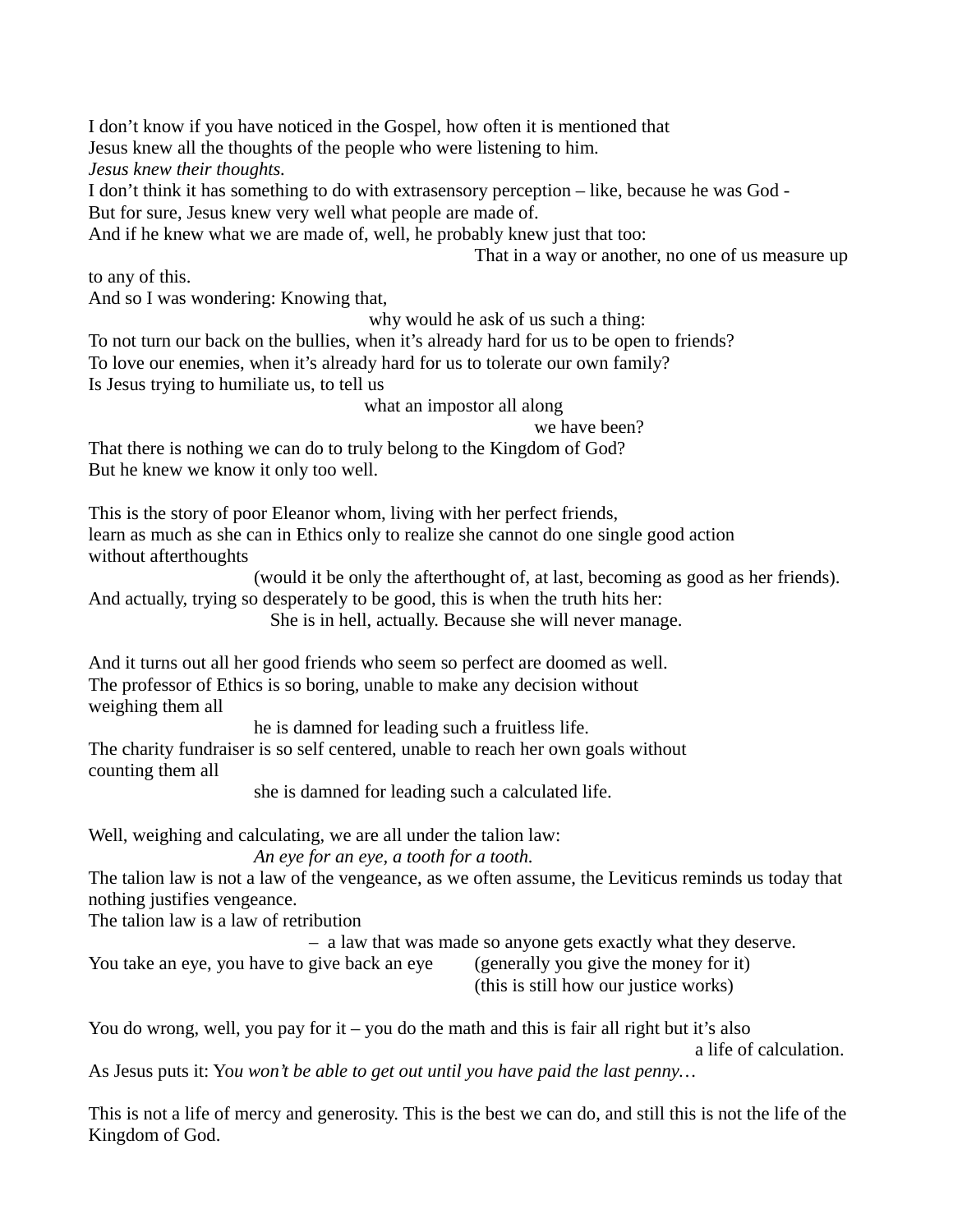And yet, yet Jesus on that day facing a crowd of beggars, disabled, and insane people and all the hypocrites from the Temple

All of them oppressed under the Roman Empire. Jesus goes: *Love your enemies*

*Do good to those who hate you Bless those who curse you*

## *Pray for those who mistreat you*

I wonder, what does the sermon on the Mont does, other than reminding us how doomed

we all are?

Well consider this: maybe, just maybe, Jesus is not asking of us something impossible. Maybe Jesus is asking of us something very easy

even all too easy.

Because to be perfect as God is perfect, we don't need to reach any results. We don't need to be a professor of Ethics knowing exactly what is right and what is wrong. We don't need to be a charity fundraiser knowing what's broken in the world and how to fix it. To be perfect, we don't need to do the math, we just need to love.

And as shocking as it may be, it is easy to love, even to love

our own enemies.

Yet, to contemplate this difficult truth, we need to stop being an impostor to ourselves. We need to let down our defenses.

Actually, we may need to remember when we were a defenseless child

a time when it was easy to love, and even easy to love our enemy.

How easy it was to love a drunk father or an indifferent mother, Easy to want so badly to be friend with the bully, all we did to please him Easy to be madly in love, even with the girl who made fun of us in front of everybody.

Let's take a deep breath and search our souls and let's remember a time when it was easy to love people who did not love us.

And how it hurt us in return And how it broke us And how we decided one day that our enemies will be our enemies and that we will never be anyone's fool again. We decided to toughen up to build a wall and to get back to those those who have wronged us. *An eye for an eye, a tooth for a tooth*

And since them, we have been on a self-defense mode constantly.

We don't hate so much our enemies as we are afraid that if we let them, in they will break us in return and today we go: Fear the Muslims, fear the refugees.

They're working an agenda against us.

Hate them, before their hatred falls on you.

And we come to believe hate is our self-instinct, and that is what protects us.